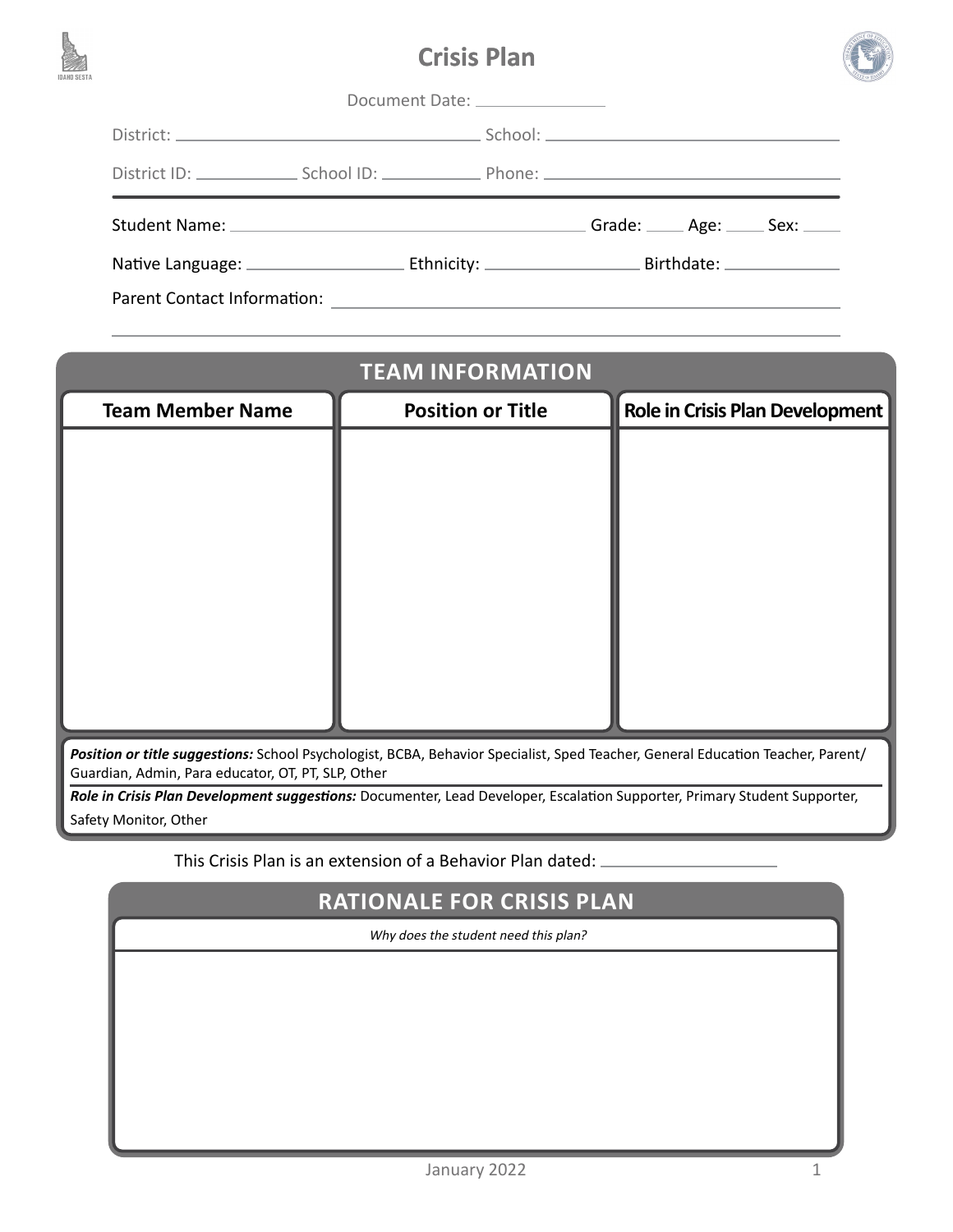



| <b>Cycle</b>     | some individuals                                                                                                                                            | Phase in Escalation What phase looks like in What phase looks like in<br>student | <b>Recommended adult</b><br>response                                                                                                        | <b>Team member reaction</b><br>and response    |
|------------------|-------------------------------------------------------------------------------------------------------------------------------------------------------------|----------------------------------------------------------------------------------|---------------------------------------------------------------------------------------------------------------------------------------------|------------------------------------------------|
| <b>Trigger</b>   | The team may not<br>outwardly see the trigger<br>as it is often a setting<br>event/antecedent that<br>may be internalized and<br>accumulate.                | Identify what this phase<br>looks like for the student.                          | Recommended<br>responses: redirect<br>student's thoughts<br>(distraction); remind<br>student of what you<br>have taught them<br>previously. | Identify the adult response<br>to the trigger. |
| <b>Agitation</b> | Agitation may include<br>jerky movements, tightly<br>held body, clenched<br>fists, speech that cuts off<br>conversation; difficulty<br>focusing/withdrawal. | Identify what this phase<br>looks like for the student.                          | Recommended<br>responses: minimize<br>situation by doing<br>something different;<br>distract.                                               | Identify the adult response<br>to agitation.   |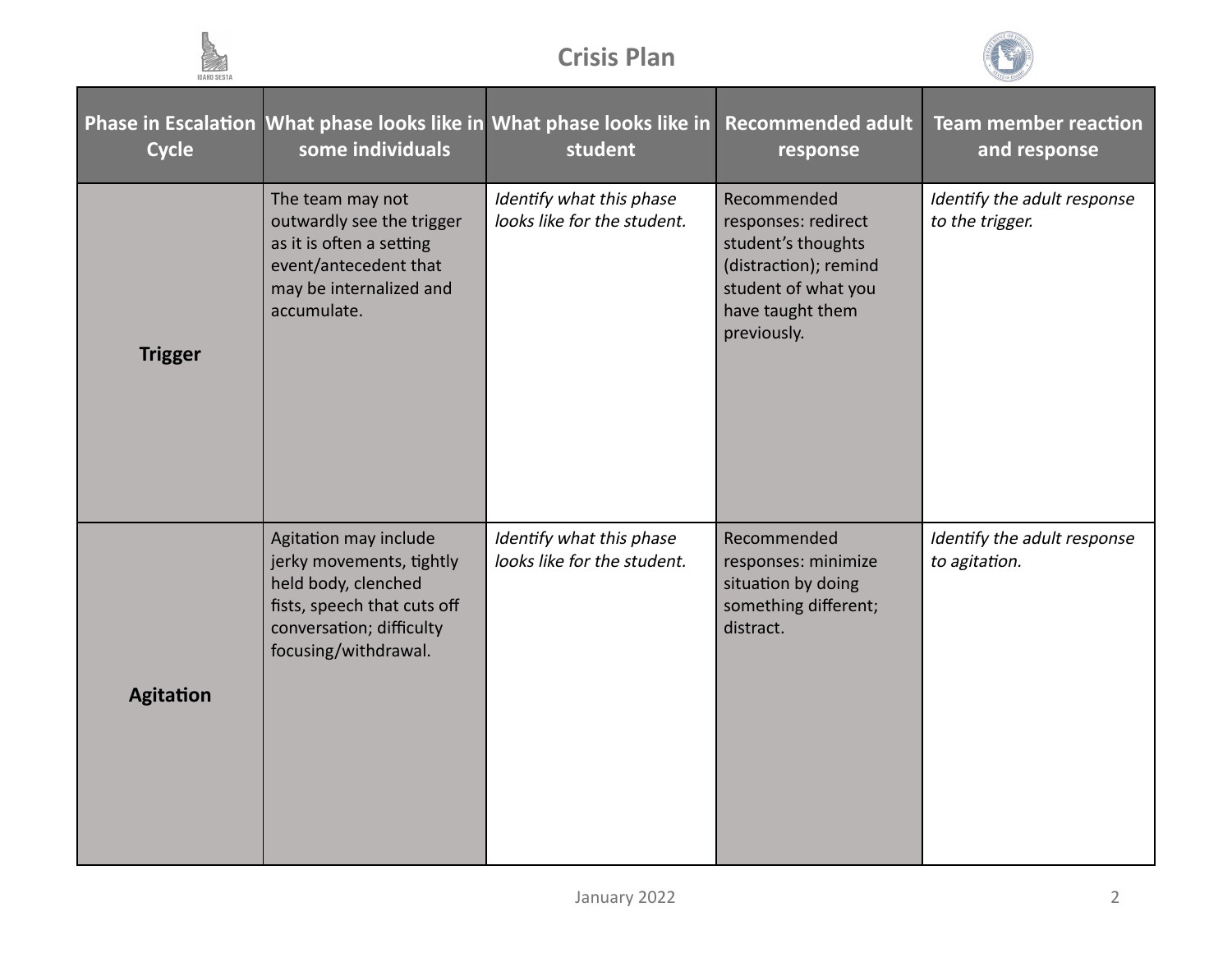



| <b>Cycle</b>        | some individuals                                                                                                                                                                                                                       | Phase in Escalation What phase looks like in What phase looks like in<br>student | <b>Recommended adult</b><br>response                                                                                                                                                                                                         | <b>Team member reaction</b><br>and response     |
|---------------------|----------------------------------------------------------------------------------------------------------------------------------------------------------------------------------------------------------------------------------------|----------------------------------------------------------------------------------|----------------------------------------------------------------------------------------------------------------------------------------------------------------------------------------------------------------------------------------------|-------------------------------------------------|
| <b>Acceleration</b> | Acceleration may include<br>the student exhibiting<br>behaviors that elicit<br>responses such as: arguing,<br>swearing, threatening;<br>intimidating or being<br>defiant; leaving the room<br>or environment; property<br>destruction. | Identify what this phase<br>looks like for the student.                          | Recommended<br>responses: remove<br>triggers that perpetuate<br>escalation; establish<br>bottom line (safety for<br>student and others);<br>detach/disengage from<br>student but remain<br>neutrally supportive and<br>available for safety. | Identify the adult response<br>to acceleration. |
| Peak                | Peak may include most<br>severe and out of control<br>behavior; physical<br>aggression to self and<br>others; severe property<br>destruction; severe<br>tantrums; hyperventilation;<br>running away.                                   | Identify what this phase<br>looks like for the student.                          | Recommended<br>responses: minimize<br>peak and continue steps<br>from escalation; focus on<br>student and staff safety;<br>clear room if not already<br>done.                                                                                | Identify the adult response<br>to peak.         |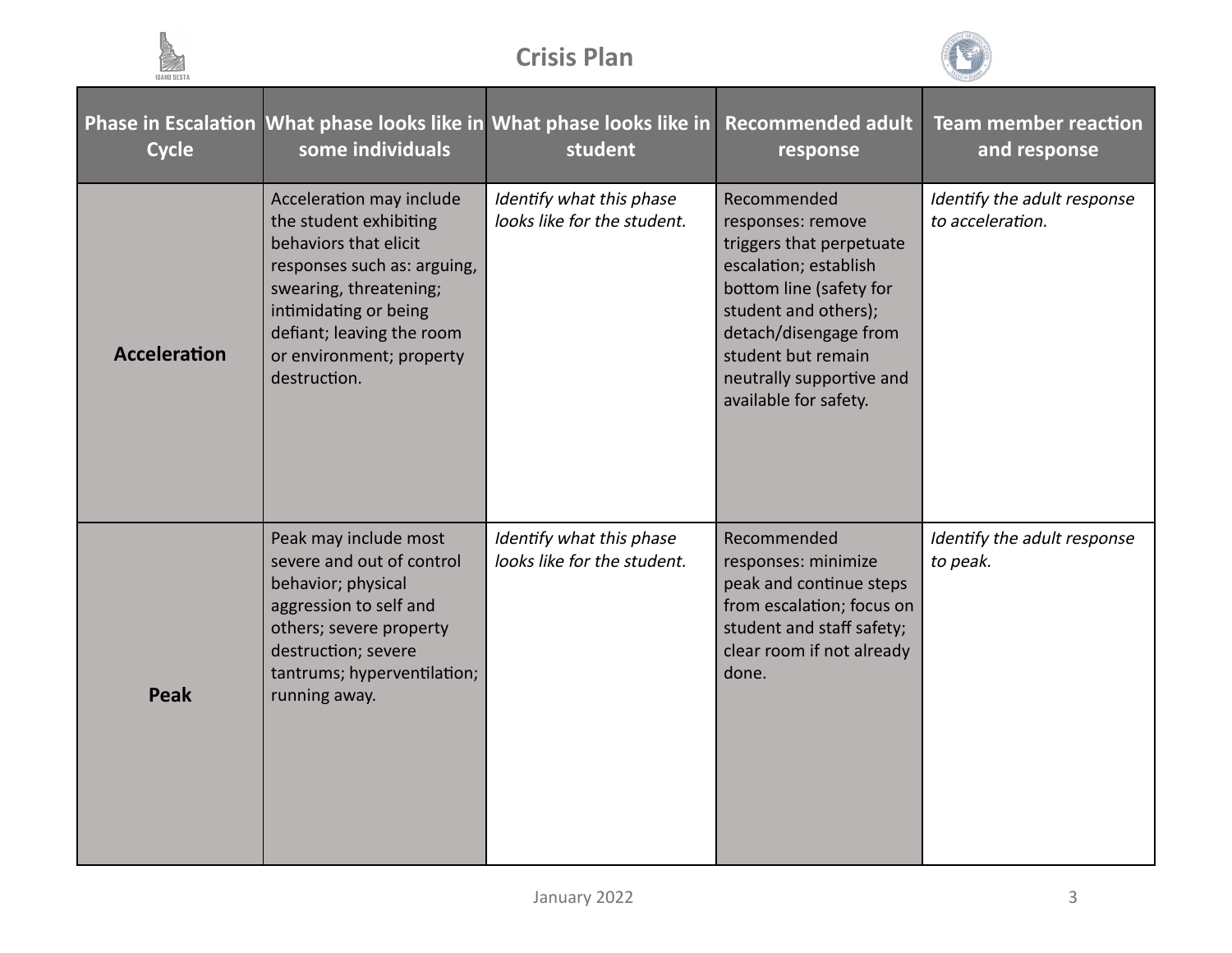



| <b>Cycle</b>    | some individuals                                                                                                                                                                                   | Phase in Escalation What phase looks like in What phase looks like in Recommended adult<br>student | response                                                                                                                                                                                                                                                                                                         | <b>Team member reaction</b><br>and response      |
|-----------------|----------------------------------------------------------------------------------------------------------------------------------------------------------------------------------------------------|----------------------------------------------------------------------------------------------------|------------------------------------------------------------------------------------------------------------------------------------------------------------------------------------------------------------------------------------------------------------------------------------------------------------------|--------------------------------------------------|
| De-escalation   | De-escalation may include<br>confusion; attempts to<br>project blame or apologize;<br>attempts to reconcile or<br>ensure they are liked/safe;<br>withdrawal; responsive to<br>concrete directions. | Identify what this phase<br>looks like for the student.                                            | Recommended<br>responses: minimal<br>attention for peak crisis;<br>focus on removing<br>excess confrontation;<br>not a time for debrief<br>or "consequences"; not<br>a time to force a return<br>to task/activity that<br>caused the escalation;<br>test calmness with<br>requests for small motor<br>movements. | Identify the adult response<br>to de-escalation. |
| <b>Recovery</b> | Recovery may include<br>willingness to engage in<br>non-interactive ways;<br>subdued; willing to resume<br>work; reluctance to enter<br>discussions about behavior.                                | Identify what this phase<br>looks like for the student.                                            | Recommended<br>responses: provide focus<br>on routine activities;<br>reinforce small displays<br>of appropriate behavior;<br>debrief later.                                                                                                                                                                      | Identify the adult response<br>to recovery.      |

January 2022 4 \* Crisis Escalation Cycle Adapted from: Managing the Cycle of Acting-Out Behavior in the Classroom by Dr. Geoff Colvin and Dr. Terrence Scott Back off or Else!